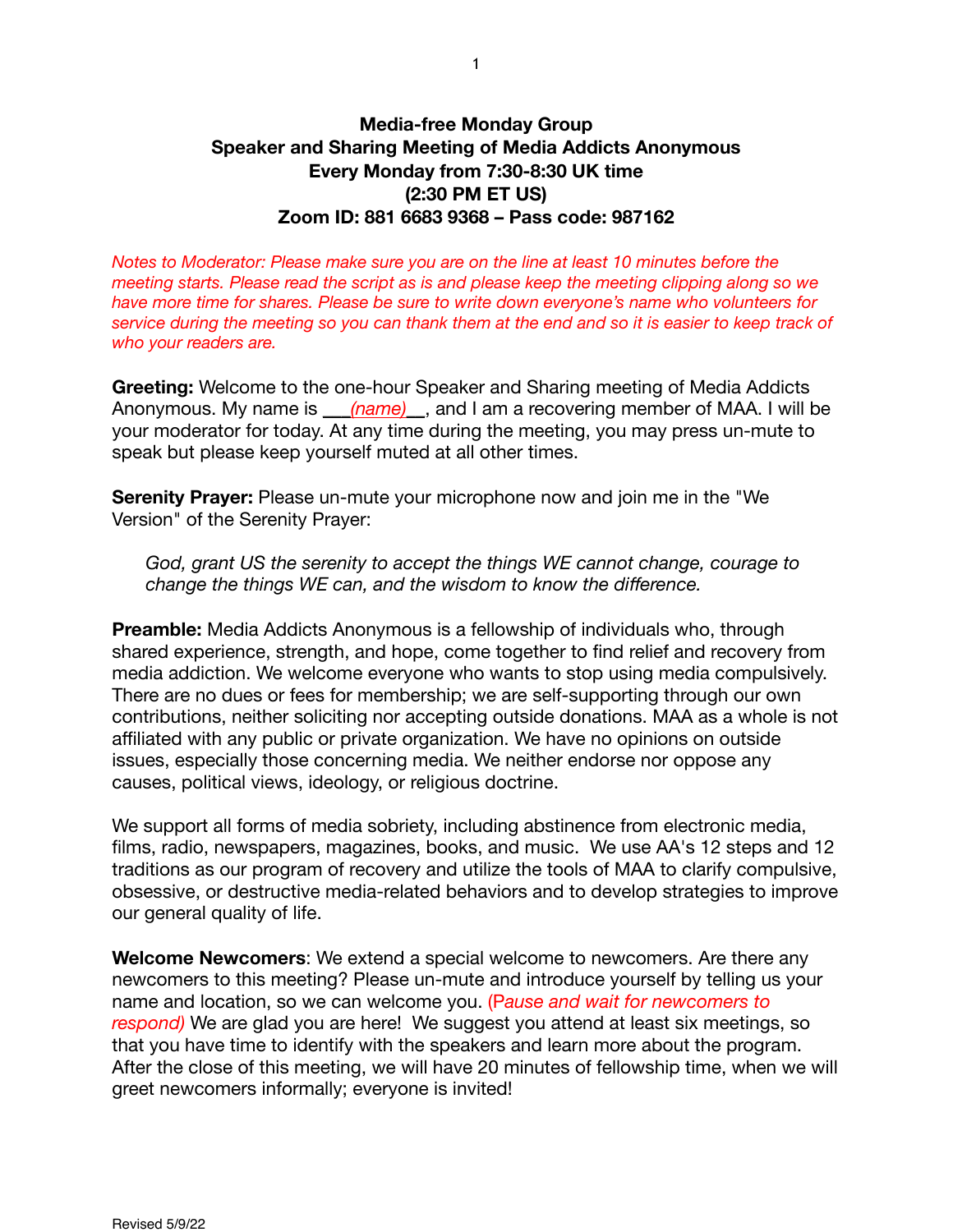*(except on the 2nd Monday of the month when we have a business meeting, then there will be no speaker and the meeting will be 10 min shorter)*  We are going to ask today's speaker, (name), to volunteer as newcomer greeter. Can you do that?

**Meeting Focus:** This meeting will last one hour. We start with readings, including the symptoms and tools of media addiction. We will have a 10-minute qualification by a member who has been fasting from media for at least one month. Today's speaker is, (name). Afterwards, we will open the meeting for anyone who wishes to share.

*(On the 2nd Monday of the month, we have our business meeting, then we will have no speaker and the meeting will end 10 min earlier.)*

We suggest that, as you listen, you put away all unnecessary devices and pay attention to what is being said. By focusing on this meeting alone without distraction you will get this program much faster. We are using computers and phones to recover from media addiction. To meet this challenge, we ask you NOT to use the chat when people are sharing. We have a special time later to share contact information for outreach. If something is urgent, send a chat message to the tech support or moderator. To avoid getting distracted, it may help to use "speaker view". And please keep your camera on, if possible, to promote a sense of connection and unity.

**Readings:** I need three volunteers to be readers for this meeting. We will be sharing the reading on the screen. Who would like to give service by reading today? Please raise your hands, and I will take three names.

MAA has adapted the Twelve Steps and Twelve Traditions, as developed by Alcoholics Anonymous, to help us recover from media addiction.

\_\_\_*(name)*\_\_\_ will you please read the Twelve Steps of Media Addicts Anonymous?

# **The Twelve Steps of Media Addicts Anonymous**

Here are the steps we took, which are suggested as a program of recovery:

- 1. We admitted we were powerless over media—that our lives had become unmanageable.
- 2. Came to believe that a Power greater than ourselves could restore us to sanity.
- 3. Made a decision to turn our will and our lives over to the care of God as we understood God.
- 4. Made a searching and fearless moral inventory of ourselves.
- 5. Admitted to God, to ourselves, and to another human being the exact nature of our wronas.
- 6. Were entirely ready to have God remove all these defects of character.
- 7. Humbly asked God to remove our shortcomings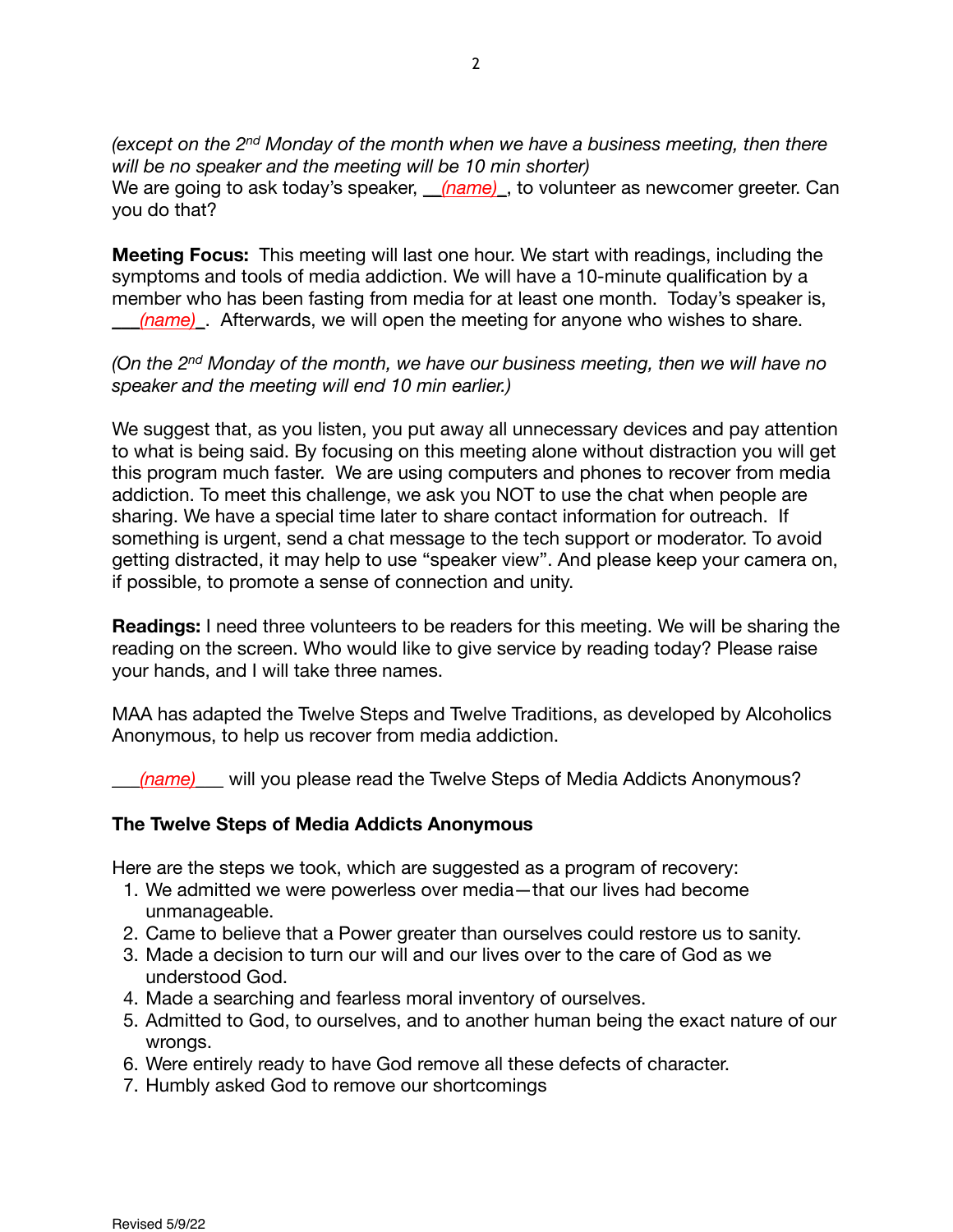- 8. Made a list of all persons we had harmed and became willing to make amends to them all.
- 9. Made direct amends to such people wherever possible, except when to do so would injure them or others.
- 10. Continued to take personal inventory and when we were wrong promptly admitted it.
- 11. Sought through prayer and meditation to improve our conscious contact with God as we understood God, praying only for knowledge of God's will for us and the power to carry that out.
- 12. Having had a spiritual awakening as the result of these steps, we tried to carry this message to other media addicts, and to practice these principles in all our affairs. (Pass)

Moderator: Thank you.

I will now read the Tradition of the Month and the 12th Tradition

# **The Twelve Traditions of Media Addicts Anonymous**

- 1. Our common welfare should come first; personal recovery depends upon MAA unity.
- 2. For our group purpose there is but one ultimate authority—a loving God as is expressed in our group conscience. Our leaders are but trusted servants; they do not govern.
- 3. The only requirement for MAA membership is a desire to stop compulsively using media.
- 4. Each group should be autonomous except in matters affecting other groups or MAA as a whole.
- 5. Each group has but one primary purpose—to carry its message to the media addict who still suffers.
- 6. An MAA group ought never endorse, finance, or lend the MAA name to any related facility or outside enterprise, lest problems of money, property, and prestige divert us from our primary purpose.
- 7. Every MAA group ought to be fully self-supporting, declining outside contributions.
- 8. Media Addicts Anonymous should remain forever nonprofessional, but our service centers may employ special workers.
- 9. MAA, as such, ought never be organized; but we may create service boards or committees directly responsible to those they serve.
- 10. Media Addicts Anonymous has no opinion on outside issues; hence the MAA name ought never be drawn into public controversy.
- 11. Our public relations policy is based on attraction rather than promotion; we need always maintain personal anonymity at the level of press, radio, and films.
- 12. Anonymity is the spiritual foundation of all our Traditions, ever reminding us to place principles before personalities.

# **Media Addiction as a Disease of Mind and Body:**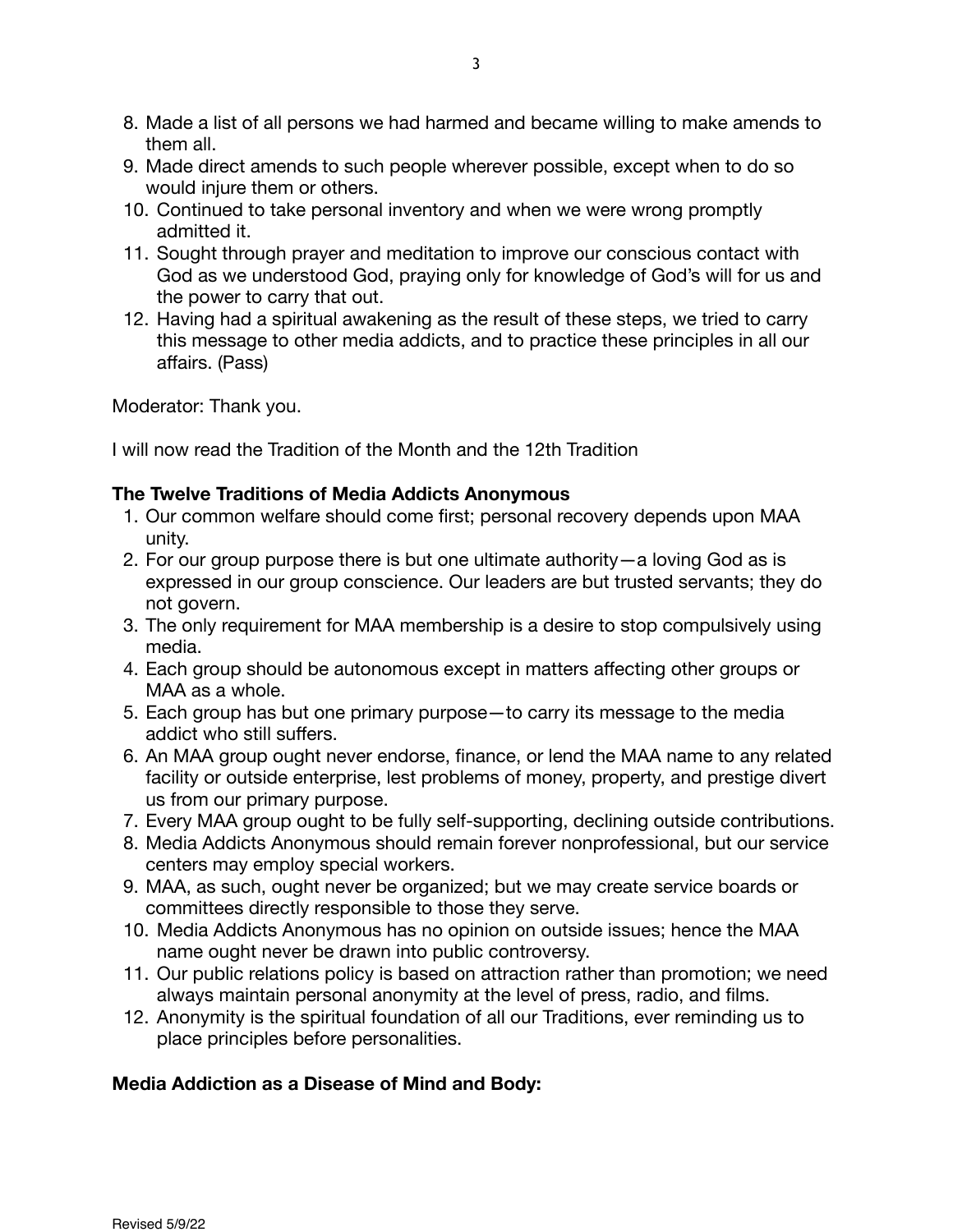We of Media Addicts Anonymous see media addiction as an illness similar to alcoholism. Like drug and alcohol addiction, media addiction is both a physical and mental disease. The over-use of media destabilizes the prefrontal area of our brains. This is the area responsible for remembering details, planning, and prioritizing tasks. When we compulsively use media, our frontal lobes go "off-line," weakening our ability to stop using media when we need to move on or go to bed.

Media also affects the pleasure center of the brain triggering a release of dopamine. Like drug addiction, more and more media is needed to induce the same pleasurable dopamine hit, eventually creating a dependency. Because of these two mental and physical responses, media addicts have little or no defense against the first click. Therefore, we see media as a mind altering and mood-altering drug. Media becomes our dopamine high or our dope.

We have found that when we compulsively binged on media for relief, reward, relaxation, recreation, and as a replacement for relationships, we ended up feeling remorse and regret. We call these the "7 R's of Media Insanity." We are here today to counter this insanity with another "R": the "R of Recovery". Here is a list of The Signs and Symptoms of Media Addiction. See where you can identify.

*(name)* will you please read The Signs and Symptoms of Media Addiction?

## **The Signs and Symptoms of Media Addiction**

- 1. Dissatisfaction with life— We depend on media for relief from our pain and problems. Media is our main source of relaxation, recreation, reward and relationship and we feel bored and empty when not using.
- 2. Time irreverence— Electronic media distract us from our goals as it takes priority over everything else. When bingeing or grazing we lose track of time and forget what is important.
- 3. Exhibiting risky behaviour—We endanger our life or other people's lives to get our media fix. We may drive while sending text messages, overeat while bingeing on TV or deprive ourselves of sleep while gaming.
- 4. Mental obsession— We are preoccupied with the news, social media etc., and so we want our devices with us at all times. We have fear-of-missing-out.
- 5. Isolation— We prefer to stay indoors on media rather than outdoors in nature or socializing. Even in the company of others we don't interact but lose ourselves in our devices, which makes us feel lonely and remorseful.
- 6. Compare and despair—Through our media use we compare ourselves with others and may create an online persona we think people will like and respect. Unable to live up to this ideal version of ourselves we end up in despair.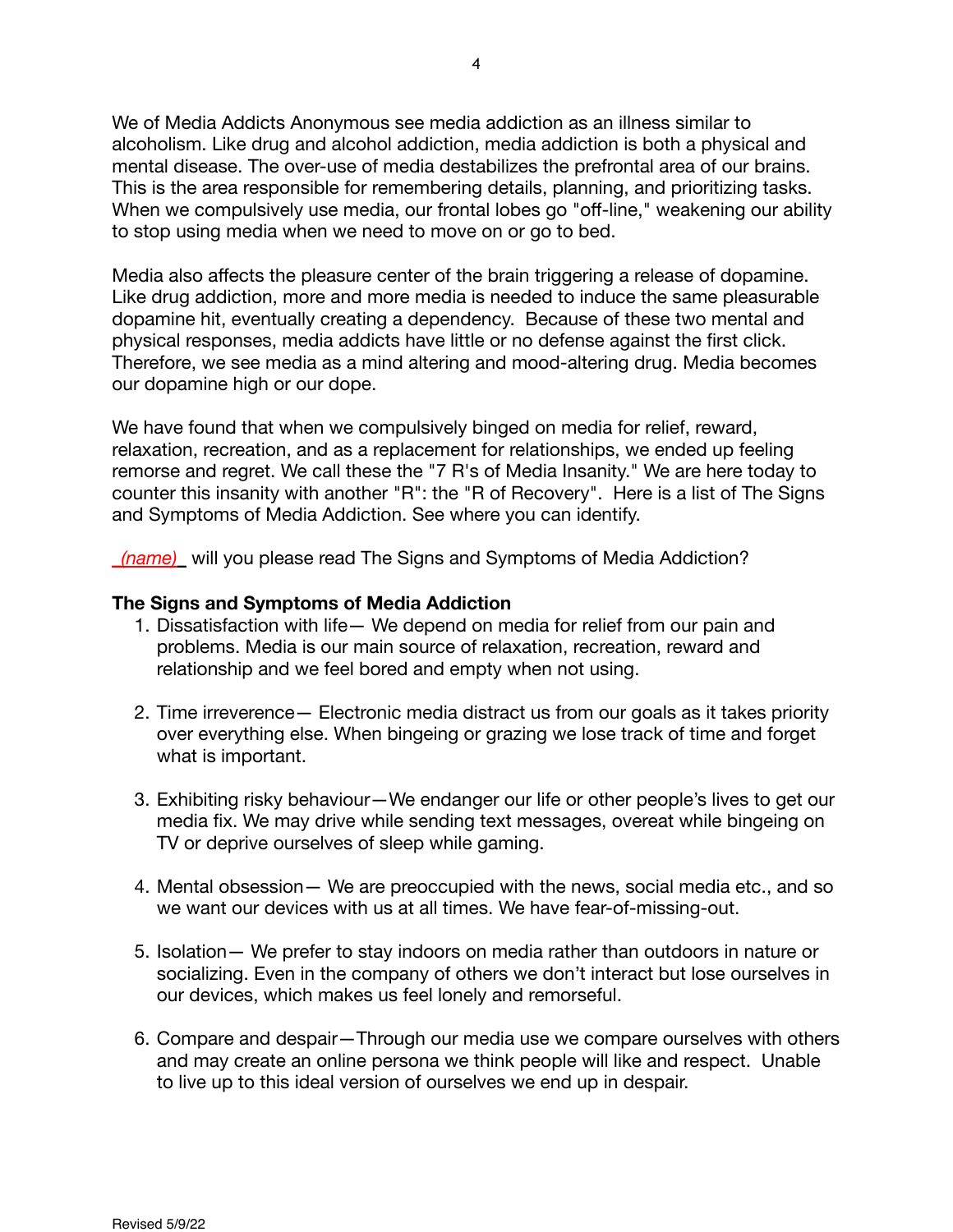- 7. Avoidance of work and inability to plan and prioritize tasks— Because we use our time to be on media we procrastinate on necessary tasks and thus jeopardize the success of our education, work etc. Poor time management may lead to a crisis, often followed by a new binge.
- 8. Obsession with fantasy—Our need for romance and sex is increasingly satisfied through fantasy, as presented by media. We lose the ability to have real relationships because of unrealistic expectations. We become dissatisfied, feel disconnected and lonely.
- 9. Depression, shame, and dishonesty—Depressed and ashamed we lie about our media consumption. We tell ourselves we want to change our lives, but we don't know how to live without our electronic media. Some of us have suicidal thoughts.
- 10. Disconnection from our bodies and nature—We fail to meet our basic needs for rest, sleep, exercise, good nutrition, etc. We avoid the natural world and do not fully enjoy our senses.
- 11. Withdrawal and inability to stop—When we stop using media, we experience withdrawal symptoms such as cravings and agitation. We can't stay stopped and after giving in to our alcoholic media, we find it even harder to try to stop again.
- 12. Physical ailments—Our prolonged media use leads to backache, neck pain, headaches, disturbed sleep, carpal tunnel syndrome, as well as problems with our vision. (Pass)

# Thank you.

If you identify with at least 5 of these signs of media addiction, you may be a media addict. You are in the right place. You are not alone, you are one of us, and you matter. Besides working the Twelve Steps as outlined in the Big Book of Alcoholics Anonymous, we also apply the following tools to help create and maintain a strong media recovery program.

We will now be reading the short version of MAA's tools. Please go to the literature page of our website for more detailed information on how to work these tools at www.[mediaadictsanonymous.org](http://www.mediaadictsanonymous.org/)

(name) could you please read the Twelve Tools of Media Addicts Anonymous?

# **The Twelve Tools of Media Addicts Anonymous**

1. Meetings—Meetings are a place we learn about our addiction. We stop isolating and gather with others who want to recover from media addiction.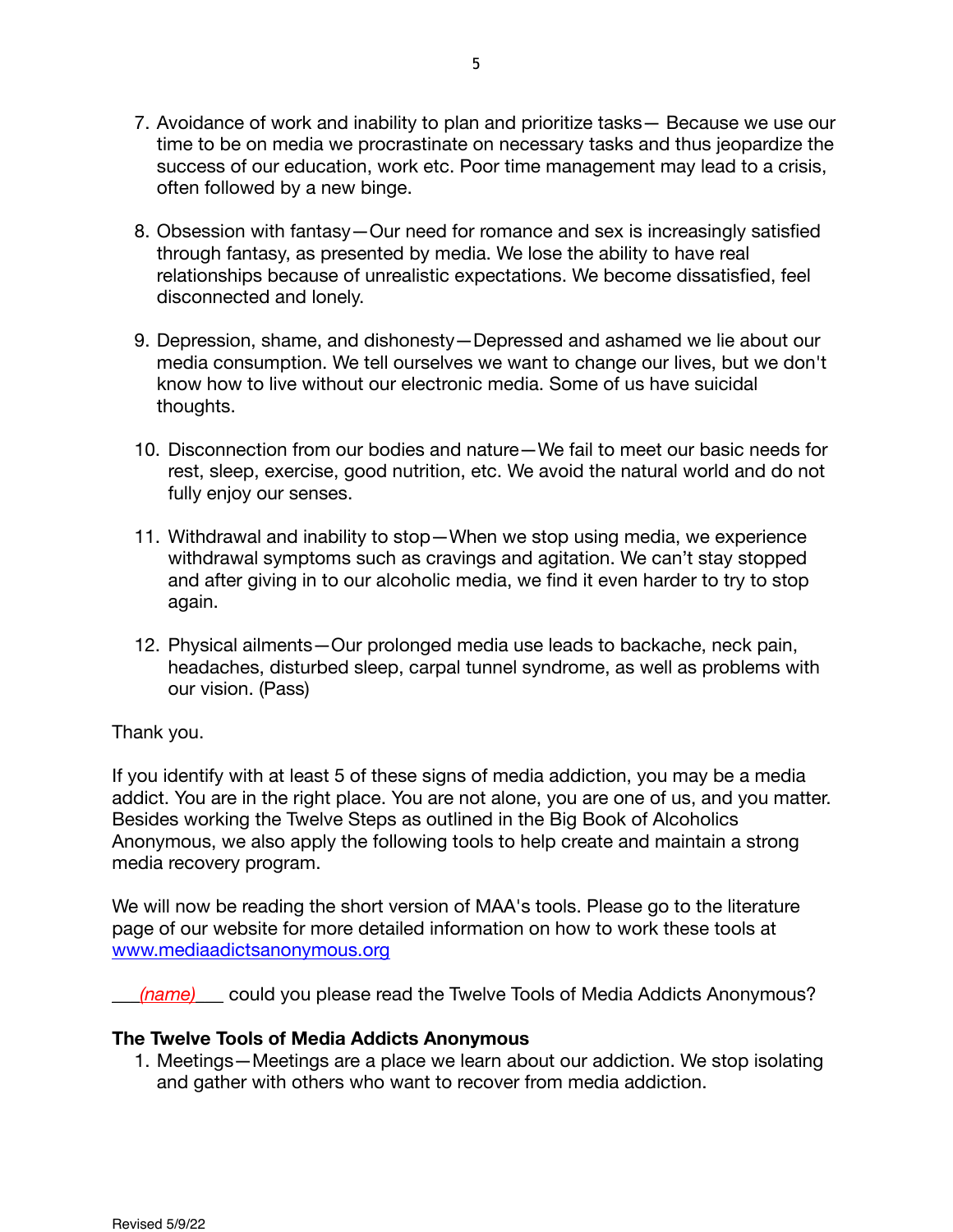- 2. Sponsorship—A sponsor is a media-sober member of MAA who has taken all Twelve Steps and is living the Steps and Traditions to the best of their ability. We ask a sponsor to guide us through the Twelve Steps of Recovery and help us create and use our media sobriety plan.
- 3. Media Awareness and Trigger Identification—We work closely with our sponsor to discover what behaviors trigger the "phenomenon of craving". These are the things that cause us to be out of control and compulsively use electronic media.
- 4. Media Fasting—We recommend fasting from any unnecessary media for a period of time. This helps us see our compulsion more clearly, start to break the cycle, and connect to ourselves and others in deeper and healthier ways.
- 5. Media Sobriety Plan—We make A "Media Sobriety Plan" to help us define what, when, how, where, and why we use our devices.
- 6. Media Replacement Plan—We make a Media Replacement Plan so that we will have enjoyable and healthy activities to replace media.
- 7. Media Withdrawal Plan—We make a Media Withdrawal Plan to help us cope with the moodiness, anxiety, boredom and agitation etc that we may feel when we stop using media. "Sobriety Action Partners," "Sobriety Action Meetings," outreach calls, tracking urges and asking Higher Power to remove the obsession are a few of the strategies we include.
- 8. Daily Body Care Awareness and Adequate Sleep— We set a media curfew for ourselves and a regular bedtime, and we try to keep electronic media out of the bedroom. During the day we eat nourishing food and getting proper exercise and fresh air.
- 9. Meditation—We regularly take time to meditate, to feed our spirits in ways that electronic media never could.
- 10. Literature—We read the Big Book of Alcoholics Anonymous and other Twelve Step literature to reinforce our understanding of addiction and how to recover.
- 11. Writing—We write daily to help us gain a wider perspective on our difficulties and our disease.
- 12. Service—Carrying the message to the media addict who still suffers is the basic purpose of our Fellowship. Any form of service, no matter how small, which helps reach a fellow sufferer adds to the quality of our own recovery. (Pass)

Thank you all for reading.

**Timekeeper:** Who will be our timekeeper for today? *(wait for volunteer)* Thank you!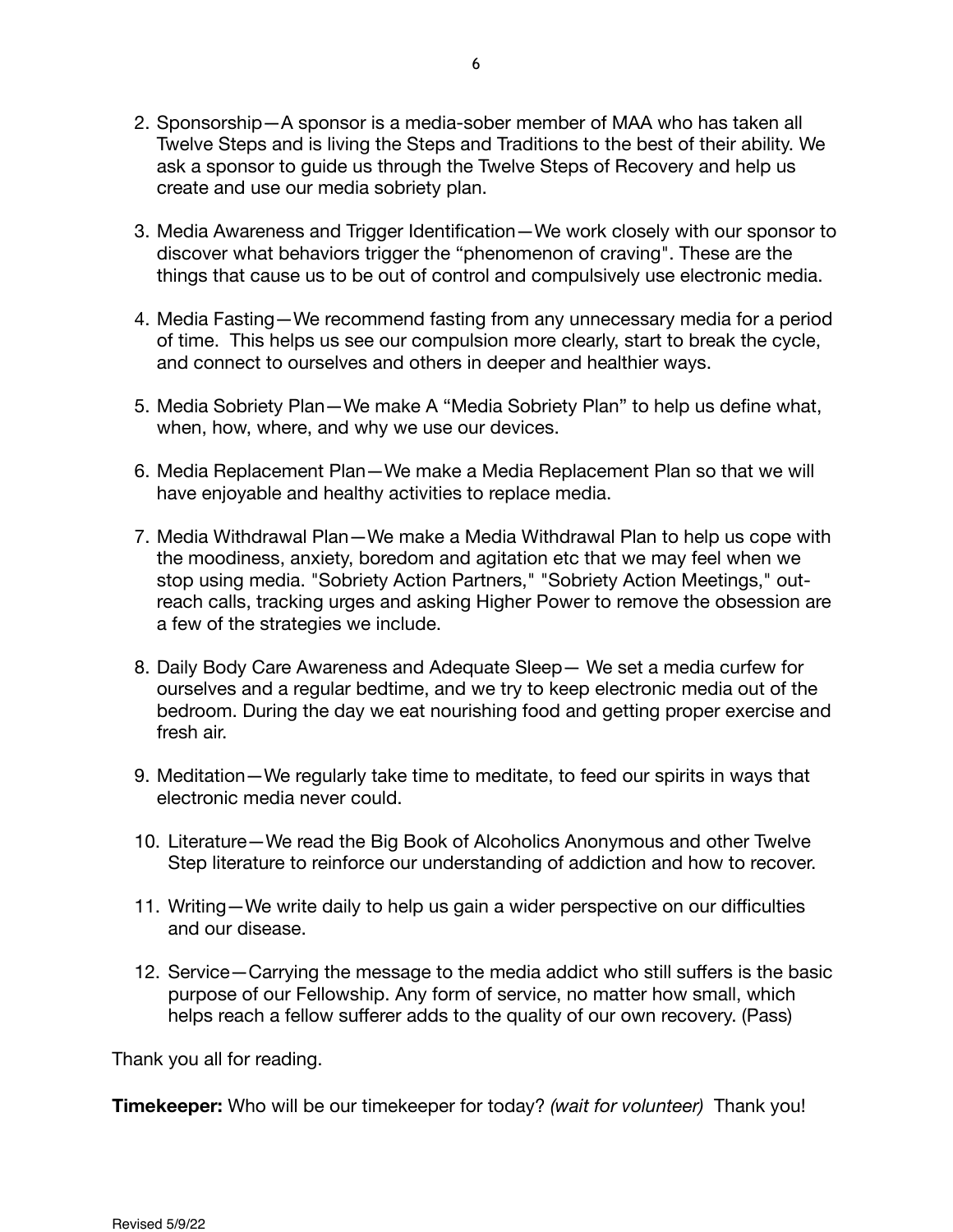**Speaker:** Our speaker, *(name)*, will now qualify for 10 minutes. Timekeeper, please let our speaker know when 8 minutes are up and when their qualification has ended.

Thank you, \_\_*(name)\_*\_, for sharing your experience, strength and hope with us.

## **Open Sharing:**

We will now open the meeting for sharing. We ask members to focus on the symptoms of media addiction and the tools of recovery. We do not engage in crosstalk, which we define as interrupting, directly addressing another speaker, commenting on someone else's share, giving advice, or making suggestions. Please do NOT mention media titles or specific content of your addictive media.

Timekeeper, can you please let the person sharing know when two minutes are up and again at three minutes? Please acknowledge the timekeeper's warning at 2 minutes by saying, "Thank you," and at 3 minutes, please wrap up quickly.

If you want to share, raise your hand now and I will start by taking 3 names. Please wait to be called, then un-mute yourself, tell us your name, and, if you're comfortable, your location. This helps to facilitate connection and outreach.

## **Wrap Up at 55 minutes (business meeting wrap up after 45 min):**

That's all the time we have for sharing today. If you did not have a chance to share at this portion of the meeting, you can share during the fellowship time after we close. Please come back.

Will tonight's speaker \_\_\_(name) \_\_ be willing to serve as newcomer greeter? Great! (*If not)* Who would like to volunteer to do this service? \_\_\_(name)\_\_\_? Great!)

I'd like to thank (name) for their qualification; (name) for keeping time; (name), (name), and (name) for doing the readings, (name) for doing the tech support, and  $_{(name)}$  for being our newcomer greeter. I'm  $_{(name)}$ . Thank you for letting me serve today as your moderator.

## **Seventh Tradition:**

It is now time for the 7th Tradition. MAA has no dues or fees. We are self-supporting through our own contributions, which are for the development of MAA literature, costs incurred by the MAA General Service Board, and the maintenance of our website at [www.mediaadictsanonymous.org.](http://www.mediaadictsanonymous.org) Contributions can be made via PayPal on the MAA website. Please give what you can, and if you can give nothing at this time, keep coming back because you are more important than your money.

If you want to share your contact information in the chat for outreach, you can do that now. The chat can be saved on your computer or phone if you go to the 3 dots in the corner.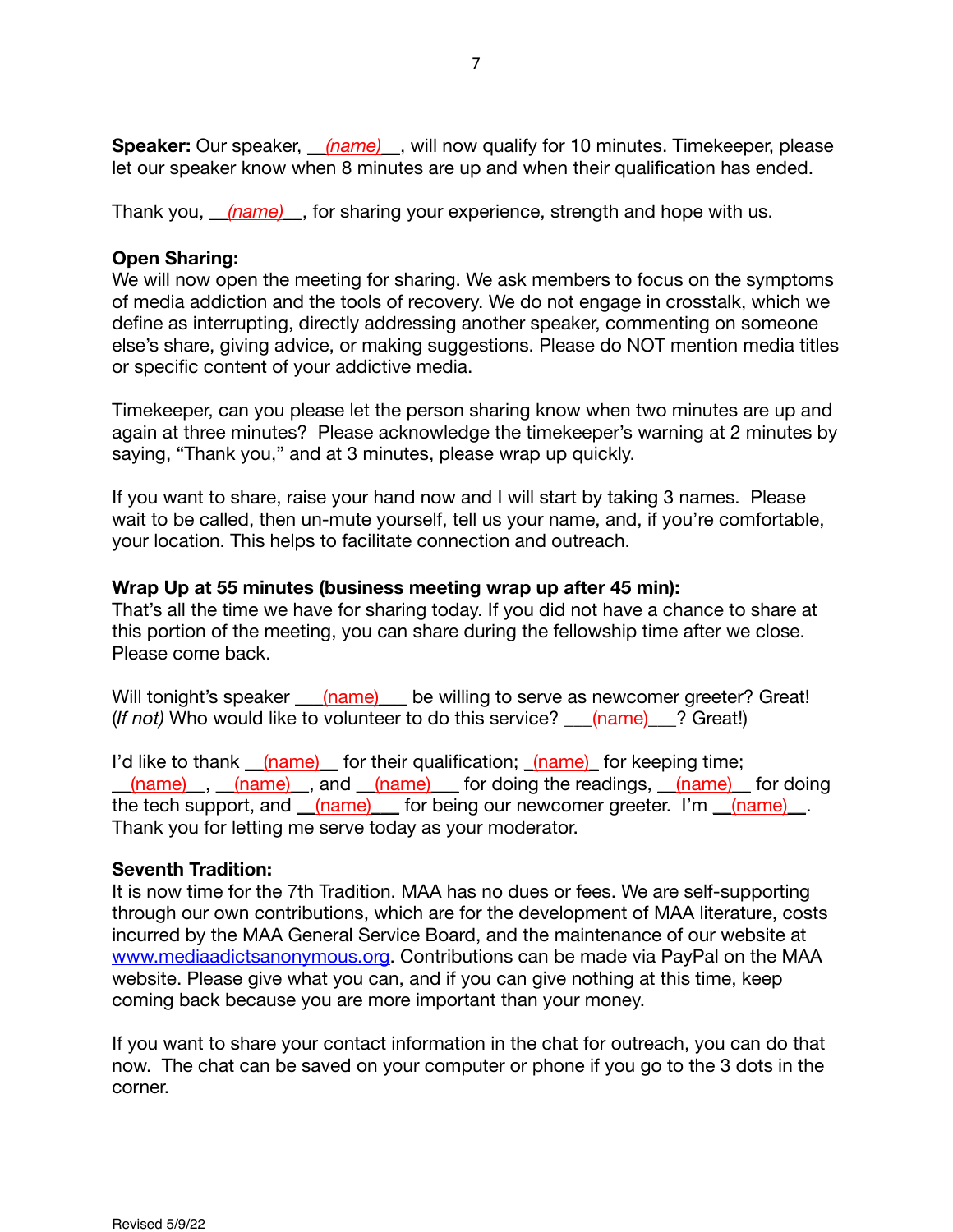We will have a time for announcements after the closing serenity prayer.

## **The Promises**:

Who would be willing to read the promises from page 83 in the Big Book?

*If we are painstaking about this phase of our development, we will be amazed before we are half way through. We are going to know a new freedom and a new happiness. We will not regret the past nor wish to shut the door on it. We will comprehend the word serenity and we will know peace. No matter how far down the scale we have gone, we will see how our experience can benefit others. That feeling of uselessness and self-pity will disappear. We will lose interest in selfish things and gain interest in our fellows. Self-seeking will slip away. Our whole attitude and outlook upon life will change. Fear of people and of economic insecurity will leave us. We will intuitively know how to handle situations, which used to baffle us. We will suddenly realize that God is doing for us what we could not do for ourselves.* 

*Are these extravagant promises? We think not. They are being fulfilled among us sometimes quickly, sometimes slowly. They will always materialize if we work for them.* 

Thank you (name) for reading.

## **Closing:**

In closing, the opinions expressed here today are strictly those of the individuals who gave them. The things we have heard here are spoken in confidence and should be treated as confidential. We do not take outside the meeting whom we hear at the meeting. If we try to absorb what we have heard, we are bound to gain a better understanding of the way to handle our problems and begin to change our lives. Let us talk to each other, reason things out with someone else, and let there be no gossip or criticism of one another, but only love, understanding, and fellowship.

## **Closing Prayer:**

Please un-mute yourself and join me in saying the in the "We Version" of the Serenity Prayer:

*God, grant US the serenity to accept the things WE cannot change, courage to change the things WE can, and the wisdom to know the difference.* 

Thank you everyone for a great meeting.

## **We have now 4 min for announcements**

Timekeeper, will you please let us know when four minutes are up?